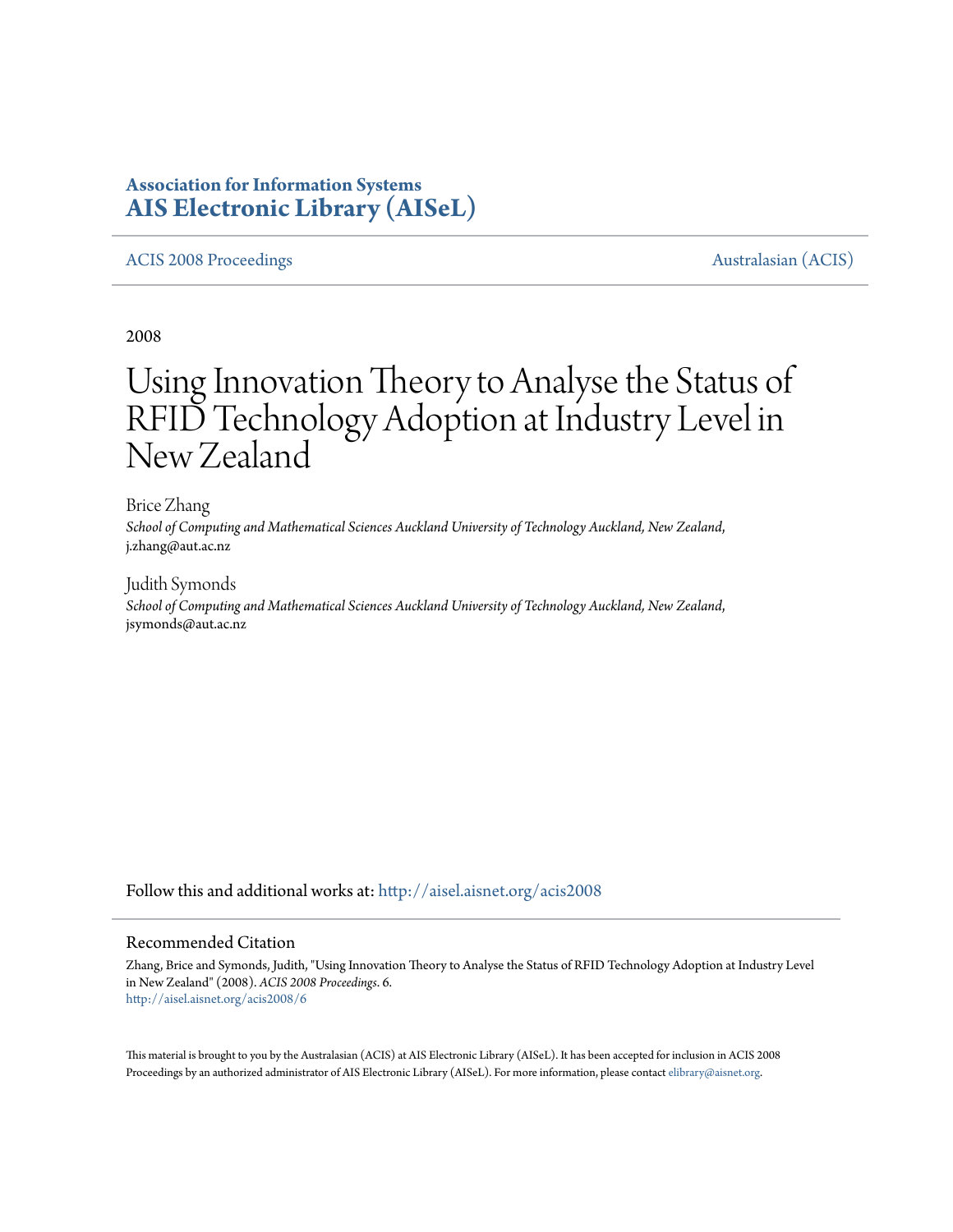## **Using Innovation Theory to Analyse the Status of RFID Technology Adoption at Industry Level in New Zealand**

Brice Zhang \*Judith Symonds School of Computing and Mathematical Sciences Auckland University of Technology Auckland, New Zealand Email: j.zhang@aut.ac.nz; jsymonds@aut.ac.nz

## **Abstract**

*Radio Frequency Identification also known as RFID technology has been commercially available since World War II. Early applications of RFID were for military purposes. In recent years, interest has turned toward supply chain management, such as monitoring and tracking business process. Many global companies have already invested in RFID business solutions. New Zealand has a number of successful pilots. However, it is not clear how New Zealand industry leaders perceive RFID solutions, particularly since the recent negative publicity about RFID in the media. This research explores the current status of RFID adoption among industry representatives in New Zealand using innovation theory to classifying respondents as innovators; early adopters; early majorities; and late majorities to try to provide insight into the role of innovation advocacy groups such as RFID Pathfinder. Moore's innovation theory has been used to categorise the innovativeness of New Zealand industry groups. By implication, Moore's theory is a good tool for technology advocates such as the NZ RFID Pathfinder Group to analyse the current status of adoption of technology in their environment and plan accordingly.* 

## **Keywords:**

Innovation theory; technology adoption; RFID

## **Overview**

The paper reports on research undertaken with the NZ RFID Pathfinder Group to explore the amount of RFID innovation currently underway in New Zealand and to provide feedback on how the Pathfinder Group can facilitate adoption of RFID technology. The NZ RFID Pathfinder Group was set up in 2006/2007 and has a national committee of eleven members and an individual membership of more than fifty. An official memorandum of understanding was set up between AUT University and The NZ RFID Pathfinder Group to facilitate the development of research projects. This particular research is the first such project.

## **Literature Review**

The literature review firstly investigates Innovation Theory and the Technology Adoption Life Cycle before looking at the current state of RFID adoption around the world. Following this, the paper turns to the unique economic environment in New Zealand and then more specifically, the status of the NZ RFID Pathfinder Group.

## **Innovation theory**

The whole adoption process has five stages as mentioned previously (Rogers, Takegami, & Yin, 2001). Firstly, the process means that the businesses have to be aware of the innovation. If they are interested in the technology, they will form an attitude to the innovation to show interest. The adoption decision will be either accepted or rejected. Once the decision is accepted, the technology will be implemented. The final step in the process is the confirmation of the adoption. The adoption process applies to all kinds of innovation adopters. Overall, the diffusion of innovation process contains four main components: the innovation, communication through certain channels, time, and the members of social system (Moore, 2002).

Diffusion of innovation theory is used to monitor why and how new technologies spread through cultures and at what rate (Rogers 1995). The theory applies to not only technologies but also new ideas. It is anticipated that the adoption of RFID technology by New Zealand businesses will involve all of these segments and processes. As per Moore's theory, the chasm is the critical point at which the success or failure of the RFID technology innovation in the New Zealand market can be determined.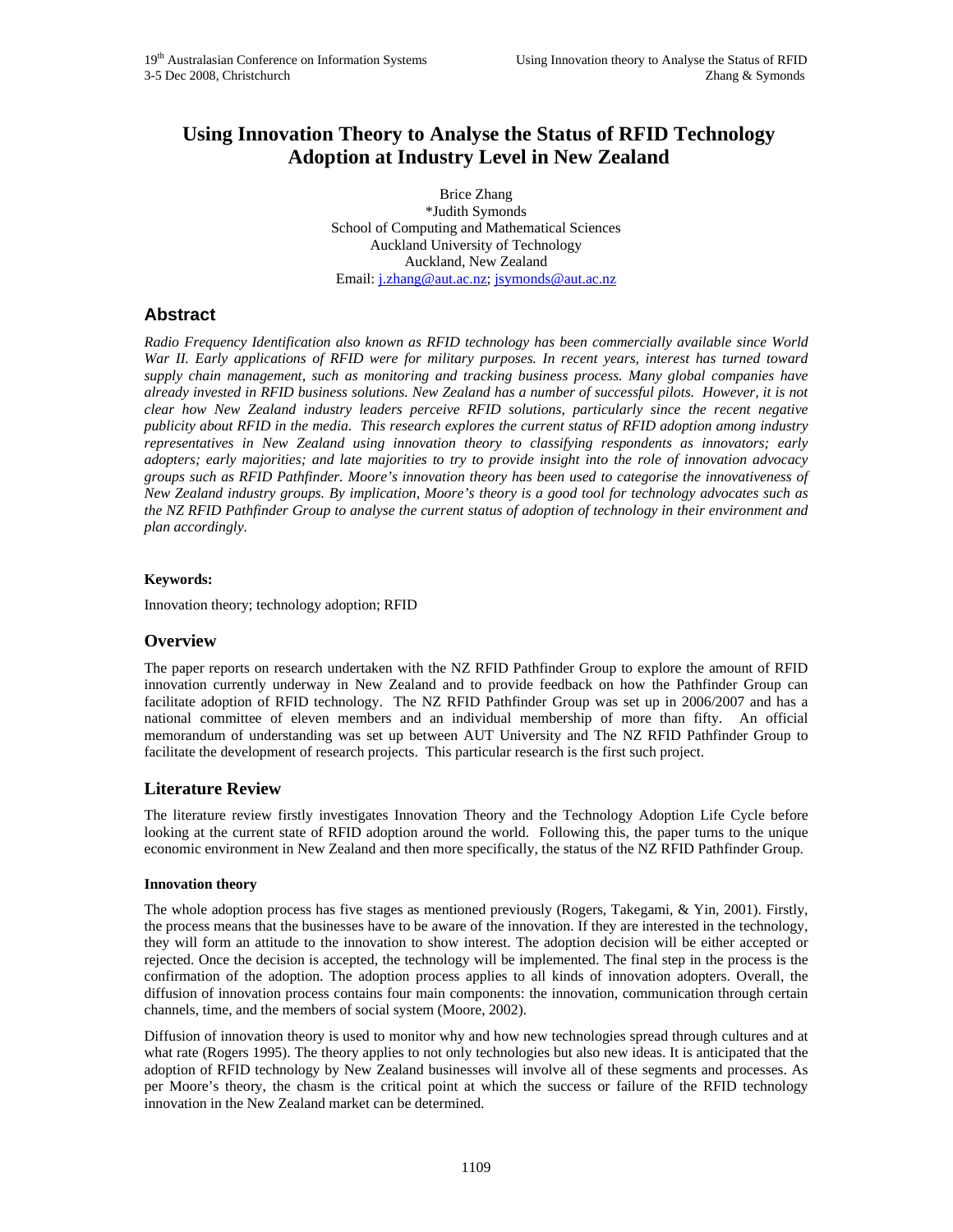## **Technology Adoption Life Cycle**

According to Moore (2002), most business plans are based on the traditional technology adoption life cycle, which includes: innovators, early adopters, early majority, late majority, and finally laggards (Rogers, Takegami and Yin (2001). It is anticipated that the adoption of RFID technology by New Zealand businesses will involve all of these segments and processes.

Moore's model is also a fundamental model for high-tech marketing. Between each of the groups, there is a gap. The largest gap is considered a chasm, which is between early adopters and the early majority (Moore, 2002). Moore argues that the chasm is the critical point where it is possible to predict whether the high-tech adoption will be a success or a failure.

## Other studies to use innovation theory for measurement

There are some other studies that have also used innovation theory for measurement in their research projects. The article entitle "Early adopters of technological innovations" published on the "Latin American Media & Marketing" website (2000) the researcher conducted a survey of 2,003 persons between the ages of 12 and 64 living in the Santiago area. They tried to find out the innovativeness of the locals. They categorised socioeconomic status into groups such as A, B, C1, C2, C3 and D against the Moore's innovation theory to identify innovators and early adopters. In the research on "innovation adoption in agriculture: innovators, early adopters and laggards" conducted by Diederen, Meijl, Wolters and Bijak (2003) the researchers used Moore's innovation theory to analyse the choice of a farmer to be an innovator, early adopter or laggard. The survey found that innovators and early adopters differ from laggards with regard to structural characteristics like size, market position, age and solvency. Innovators make more use of external sources of information and they are more involved in the actual development of innovations.

## **Current state of RFID around the world**

Radio Frequency Identification technology is also known as RFID. The technology has been available for many decades. Due to the costs of the technology, the adoption rate has been limited. Since RFID technology has been developed for Supply Chain Management (SCM), the potential of the business applications have been reemphasised globally. RFID applications have been used for the purpose of monitoring and tracking business process (Maloni & DeWolf 2006). According to the literature, many countries have invested a fortune in RFID technology. For example, in 2007, RFID technology investment in East Asia was US\$2.7 billion of US\$4.96 billion spent globally. US\$1.9 billion of this was just in China (ReportBuyer.com 2007); and the USA has invested even more than China (Xiao 2007). The US market for RFID technology retail supply chain will rise from 91.5 million US Dollars in 2003 to 1.3 billion US Dollars in 2008 (Pharmaceutical International 2008).

## **Business environment in New Zealand**

New Zealand is a relatively small country. According to the Treasury.govt.nz (2008) there are many more small and medium businesses (SMEs) supporting the economy of New Zealand. The significance of the SME sector in New Zealand has increased over the last few years, driven on by opportunities in globalisation and technological development. The Ministry Of Economic Development (2007) provides a database about the enterprise sizes in New Zealand in 2006. The database shows that 63.6% enterprises have 0 employees. Enterprises with 500 or more employees only 0.1%. Less than 5 employees is 23.3%; less than 10 but more than 5 employees is 5.2%; less than 20 but more than 10 employees is 4.3%; and enterprise with less than 500 but more than 20 employees is 3.4%. These figures represent the economy structure of New Zealand and demonstrate that that there are many more SMEs than big companies.

## **Current state of RFID in New Zealand**

New Zealand has shown some leadership in global RFID technology adoption. According to Harrop (2006), New Zealand is well behind a number of countries around the world such as, Botswana, Uruguay and Canada in tagging cattle using RFID. There are several RFID adoption cases in New Zealand so far. According to Industry Search (2006), Fonterra, the world's largest milk cooperative, has appointed system integrators for a major project using of RFID for error prevention and record keeping in New Zealand. According to iStart (2005), The Warehouse has cooperated with IBM NZ to explore how RFID could be used to improve the efficiency of its store management and stock availability for customer since late 2004. Yakka Apparel, clothing supplier to the New Zealand Defence Forces, worked closely with Manufact Data Systems (MDS) to develop an innovative ordering solution by using RFID technology in 2005 (Elmes 2005). They created a software program with an RFID wristband and all the garments were identified with an RFID tag. Traditionally, the sizes of the soldiers were measured and recorded manually. The new system uses a RFID enabled wristband to identify soldiers, and the garments are scanned to identify the sizes. The managing director of MDS, Ian Parker said that RFID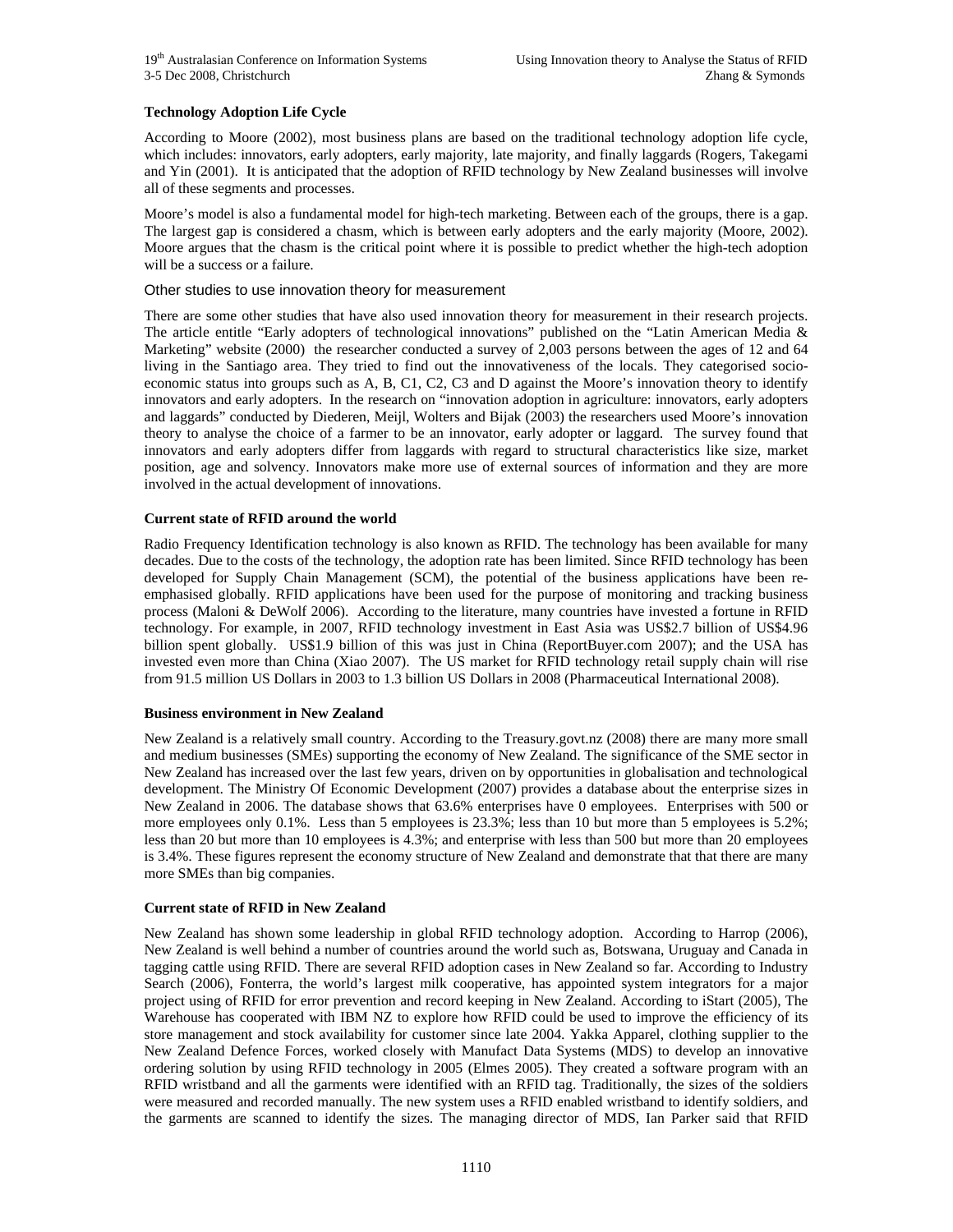technology brought a significant value to the suppliers as well as the customers by reducing the error rate and speeding up the work flows. Scoop (2005) reported that Botany was the first New Zealand public library to implement an RFID-based intelligent library system. There were 30,000 books tagged with RFID. Using RFID, books are automatically scanned for loans and the library staff can use a handheld scanner to check whether the books are out of sequence on the shelves. The deployment of the RFID library system has given Botany library a 20 percent increase in process efficiency (Scoop 2005).

New Zealand has several high profile RFID implementation projects. However, as noted by Dover (2005) despite RFID pilot projects by companies such as: The Warehouse, Tranz Rail, Progressive and Fonterra, most New Zealand companies are still in a watching and waiting mode. Soon (2007) stated that the RFID adoption rate is low; however, there is a lot of interest in RFID across New Zealand businesses and organisations.

## **New Zealand Pathfinder Group**

New Zealand Pathfinder group became an Incorporated Society on  $11<sup>th</sup>$  May, 2006. The group campaigns for the competitive development of New Zealand businesses through the adoption of RFID and Electronic Product Code (EPC) technologies. EPC is a series of coding schemes. Arguably the most well known coding scheme is the bar code, which was created as a low-cost method of tracking goods by using RFID technology (EPCglobal 2008). The goal of Pathfinder group is to provide a shared learning approach to RFID technologies and EPC for the businesses in New Zealand and to accelerate the revolutionary vs. evolutionary change management process. They encourage EPC adoptions and knowledge in New Zealand businesses by providing education and conducting awareness campaigns (PathfinderGroup 2008).

## **Purpose of this project**

The aim of this survey was to find out the current status of Radio Frequency Identification (RFID) technology adoption at the industry level in New Zealand and to investigate industry group perceptions of technology advocacy groups such as NZ RFID pathfinder. To achieve these aims, the survey sought to determine at the industry level:

- 1. Type of RFID technology used in New Zealand
- 2. Intentions of utilizing RFID technology in the future
- 3. Innovativeness of the respondents' industry

## **Methodology**

In order to answer the research question proposed in this study it was necessary to firstly survey the New Zealand industry groups about the current state of RFID use and plans for use, plans for future RFID use and attitudes toward a technology advocacy group such as the RFID pathfinder group. A survey method has been chosen as it is most suitable for collecting information from a large number of participants (Kuter & Yilmaz 2001). The questionnaire method has chosen because it is inexpensive to administer, easy to compare and analyse, and administer to many participants (Cohen, Manion & Morrison 2000). The participants were from the management level in the IT field of each industry. The questionnaire consisted 28 questions. It was presented on a website (FreeOnlineSurveys), therefore, the participants could get easy access from anywhere anytime. The online questionnaire was developed according to the Dillman principles for online survey development (Dillman, Tortora, & Bowker 1999).

The RFID use, perceptions and demographics part of the survey instrument was adapted from the GS1 questionnaire from EPC Advisory Group in Australia reported by MacMillan-Davis (2006). These questions were short answer with respondents selecting from set responses using a check box method.

Based on innovation theory, there are six focused areas used to classify innovativeness adopters, such as number of competitors; leadership; the main driver of deployment; regarding new ideas; acknowledgement by the peers; interactive level with the peers (Moore 2002).Therefore, there were six questions developed to classify the adopters. These were:

- Does your company have many competitors?
- Is your company quite often rated among top companies in the industry?
- What will be the main driver for this RFID deployment?
- Is your company always highly regarding new technologies or a new idea?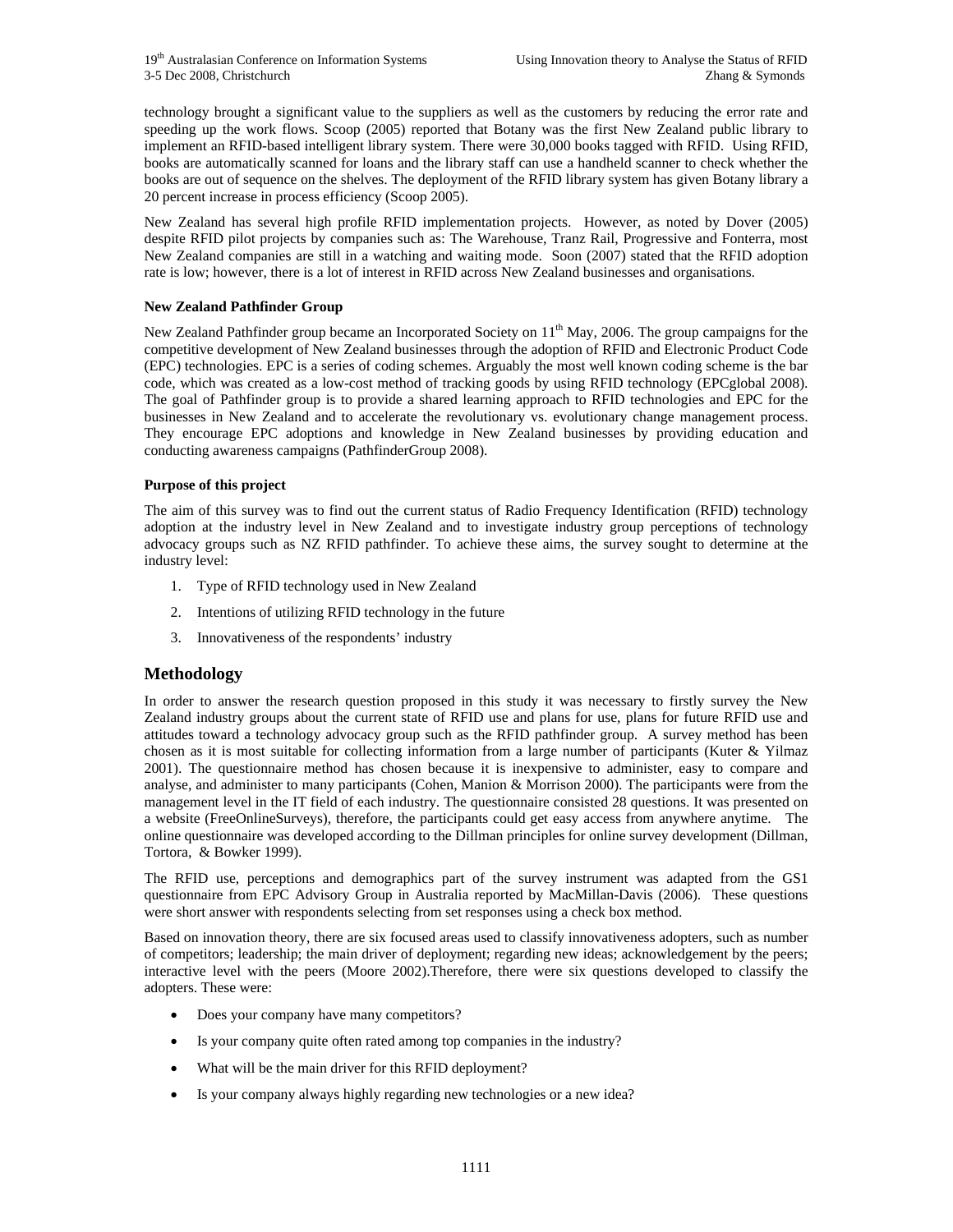- What is the attitude of the other similar companies in the industry towards to your company?
- How often do you interact with the peer companies?

Respondents responded to the innovativeness questions using a likert scale. After the final developing stage for the questions, the questionnaire was pre-tested and approved by the Pathfinder group.

There were 57 mail invitations sent out throughout New Zealand according to the list of industry group representatives, which was provided by the Pathfinder group. After two weeks, there was another follow up Email sent to the participants. After period of a month, there were 51 responses received from a variety of industry organisations, which constitutes an 89% response rate.

The questionnaire was branched to ensure that respondents were only asked questions that they could reasonably be expected to respond to. There were three main groups of respondents: businesses who adopted RFID already; businesses that planned to adopt RFID; and businesses that did not intend to adopt RFID. There were 7 respondents in the group of "businesses who adopted RFID"; there were 44 respondents who answered the other questions. The group of "businesses that plan to adopt RFID" had 16 respondents out of the 44 respondents; and the group of "businesses that do not intent to adopt RFID" had 28 respondents out of the 44 respondents.

## **General Results**

## **Who responded**

l

According to the results (Figure 1), the highest response was from manufacturing industries, which was 34.9%. The least responses group were Packaging and Government (Policy)/Academic Institution/Association, which was only 2.3%. Distribution group was 14%; 3PL/Logistics and Importer groups were 11.6% respectively. Retailer/buyer and Service provider groups were 9.3% individually. The other group included Research Institute and Adventure Tourism and represented 4.7%.



## **Organisation's primary role in the supply chain**

Figure 1: what is your organisation's primary role in the supply chain? A) Retailer / buyer; B) Distribution; C) Packaging; D) 3PL / logistics; E) Service provider; F) Manufacturer; G) Importer; H) Government (policy) / academic institution / association; I) Other  $N^1 = 35$  (question not compulsory)

 $1 \quad N =$  Number of usable responses to this part of the survey.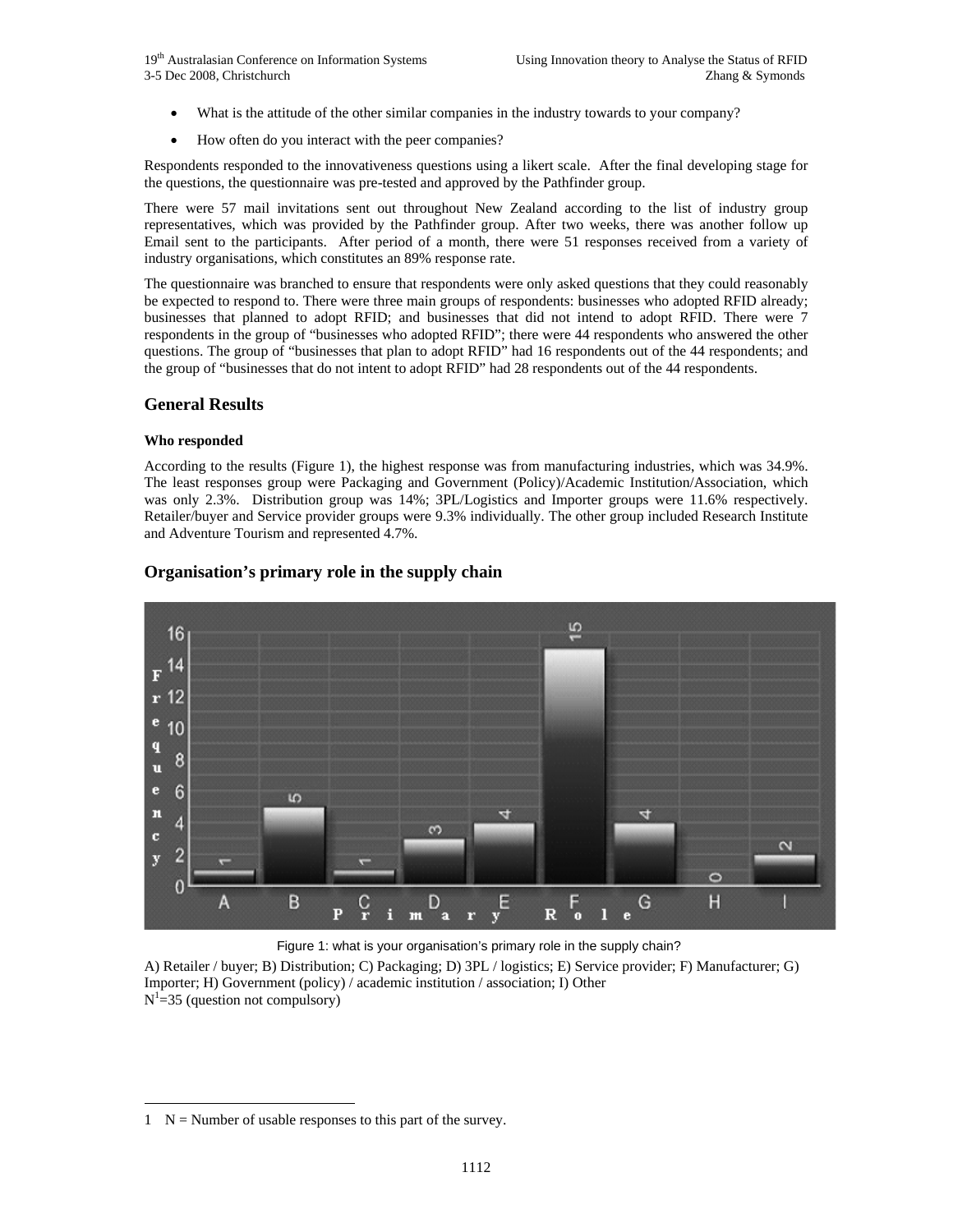## **General background of the participants**

All participants responded that they are always highly regarded for taking on new technologies or new ideas. Most of them sometimes interact with the other companies, and they sometimes rated among top companies in their industry. Fifty percent of them had involved in RFID projects previously.

Fifty percent of the respondents were part of an organisation with more than 500 full time employees while the others had less than 100 full time employs. 67% of the respondents thought that RFID education and training should be more about introductory awareness. And they also think the most important activities of the NZ pathfinder group should promote the direction for New Zealand adoption, lobby governments and associations, information sharing, seminars/conferences, field trips, and networking functions. Most of them believe that they are using leading edge technologies compared with the others. Most of the respondents were suppliers in the business supply chain. The idea of using RFID was recommended by their customers' needs, and the main driver for RFID deployment was a successful business case. Fifty percent of respondents intended to use RFID in the company supply chain.

The majority of respondents were interested in RFID Pathfinder group membership. About 70% thought that RFID would support their businesses' future direction. The survey indicated that 40% of the participants had previously had discussions with their customers regarding the use of RFID. About 33.3% of them had discussed with RFID suppliers. 6.7% of participants had no discussion with anyone regarding the use of RFID.

## **Businesses who adopted RFID already**

According to the responses (Figure 2), 50% of respondents intended to use RFID in the supply chain. Only 13.73% of respondent industries had adopted RFID technology. This is an important observation as some of the questions in this survey were aimed specifically at respondents who had adopted RFID technology and so therefore, even though we had a good response overall, the response was not enough to answer some of the more specific questions about RFID adoption in a quantitative manner.



## **Who deployed RFID technology so far?**

Figure 2: does your company/organization use RFID technology?

 $A= Yes$ ;  $B = No$ 

 $N=51$ 

## **Businesses that plan to adopt RFID**

Out of all the respondents who had not adopted RFID technology, 87% intended to deploy RFID in their operation /supply chain. For the participants who intended to deploy RFID in the future, 33.33% intended to deploy RFID in a production/logistics environment within 1 year; 27.78% intended to deploy RFID within 1 to 2 years; 27.78% intended to deploy RFID within 2 to 4 years; and 11.11% of them have no plan to deploy the technology. According to the survey, 87% of businesses intended to adopt RFID technology, while 54% of them would like to adopt the technology within 2 years time.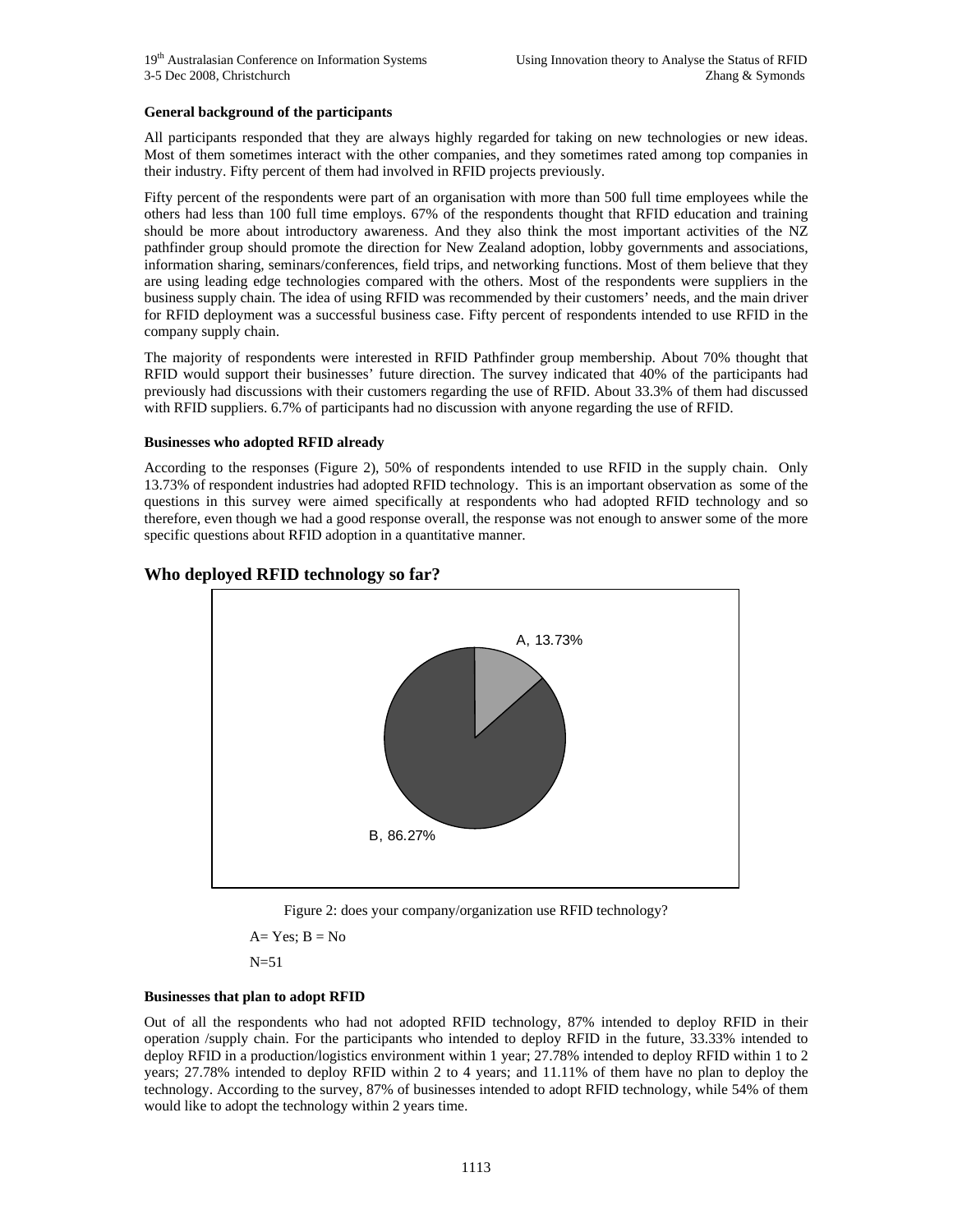## **Level of knowledge**

The survey shows that the majority of the participants, who answered this question, have minor knowledge of RFID (61.11%) (see Figure 3). Only 5.56% of respondents rated themselves as expert in RFID. This result indicates that RFID is not well known, as many businesses do not possess deep knowledge regarding RFID.



## **Businesses knowledge levels of RFID**



## **Activities RFID Pathfinder should undertake**

Twenty eight percent of respondents thought that the most important role of the NZ Pathfinder group was to set the direction for NZ adoption (see Figure 4). Respondents also felt that getting involved in national pilots, lobbying governments and associations and information sharing were also highly rated.

Respondents were also invited to indicate the level of RFID training that they would most like to participate in. Introductory/awareness has the highest rate, which was 47.1% out of the responses. Business case/ROI development and RFID technology training were equally rated for 17.6%. Advanced certificate course was rated 11.8%. The education about standards was the least rated one for 5.9%.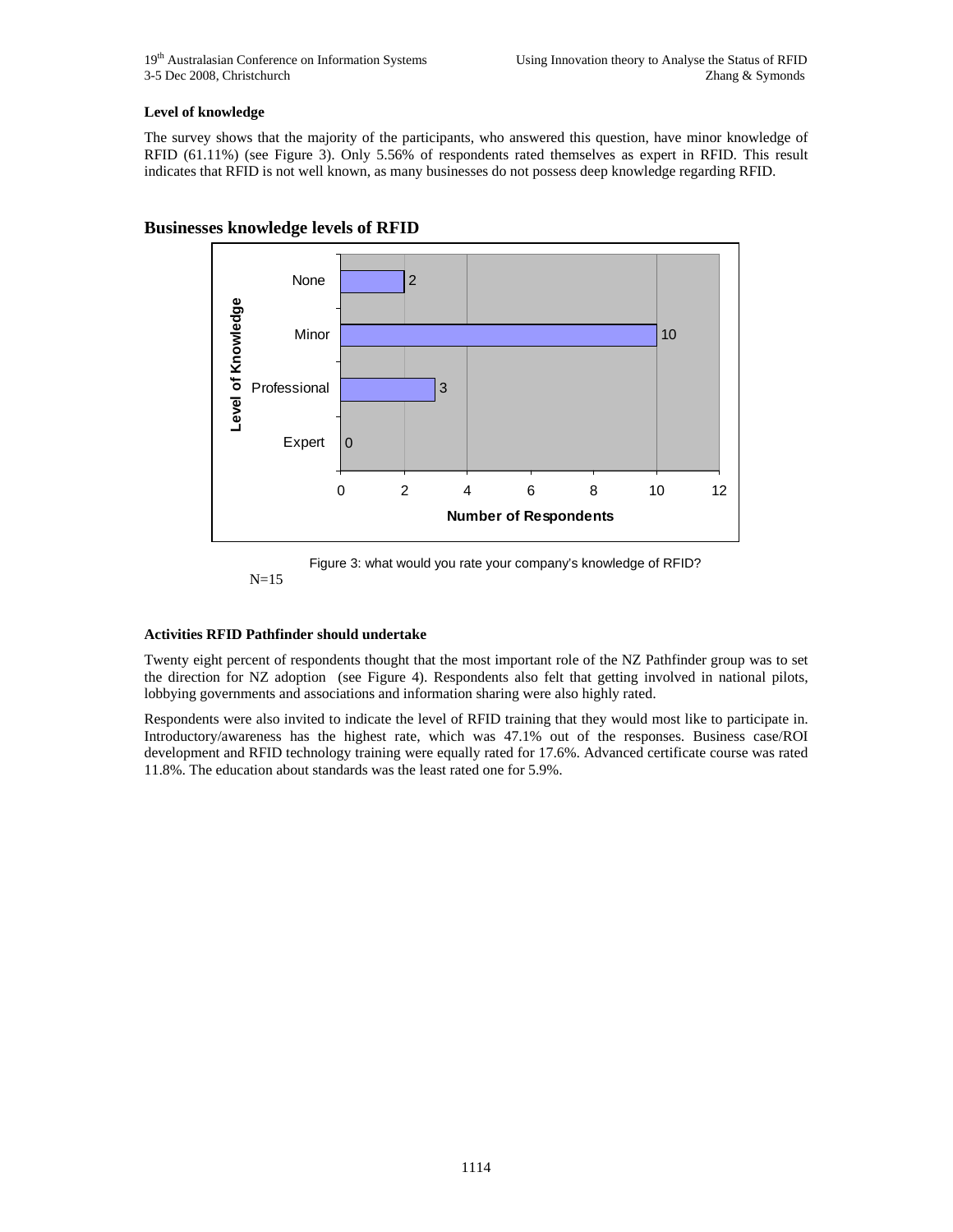

## **Activities NZ Pathfinder should do to promote RFID adoption**

Figure 4: what do you think the most important activities of the NZ Pathfinder group should promote? A) Set direction for NZ adoption; B) Get involved in national pilots; C) Lobby governments and associations; D) Information sharing; E) Webinars; F) Interactive website; G) Seminars; H) Conferences; I) Field trips; J) Networking functions; K) Other N=29

#### **Innovativeness**

Based on the amount of points given for each of the six innovation questions, the participants were classified as Innovator, Early adopter, Early majority, Late majority, and Laggard. Only six respondents answered this section. One set of responses was removed because the respondent did not answer all questions. Of the people who did respond, one industry participant was classified as an innovator, three were classified as early adopters and one was classified as early majority.

## **Discussion**

The sample size of this study means that any analysis must be made cautiously and must be backed up with further study. However, we made some preliminary comments based on the data already collected. We note that the number of New Zealand industry groups who report adopting RFID is still very low. The self reported knowledge and awareness of RFID is still limited with only pockets of RFID expert knowledge, the demand for RFID training in New Zealand is predominantly at the introductory awareness stage and the measure of innovativeness of those industry groups reporting to have adopted RFID shows the level to be at Innovator, Early adopter or Early majority with most of these being classified as Early adopter.

## **Conclusion**

Our preliminary comments based on data already collected suggests that there are three main industry positions regarding RFID adoption in New Zealand: industry groups that adopted RFID already; industry groups that plan to adopt RFID in the short future; and the industry groups that have no intention to adopt RFID at all. This research also shows that innovation theory is useful to analyse the innovativeness of technology adoption in industry.

There are some industry groups that have already adopted RFID technologies for their supply chain or they have plans to adopt RFID technologies in the short future. However, they are just a small portion of industry groups in New Zealand and RFID technologies are still very new to the decision makers. There are still a lot of players to come once the early majority starts to realize the importance of the RFID technologies.

## **Limitations**

There are several limitations of the study that must be acknowledged. Firstly, the list of industry representatives for the online survey was given by Pathfinder group from their database based on a list of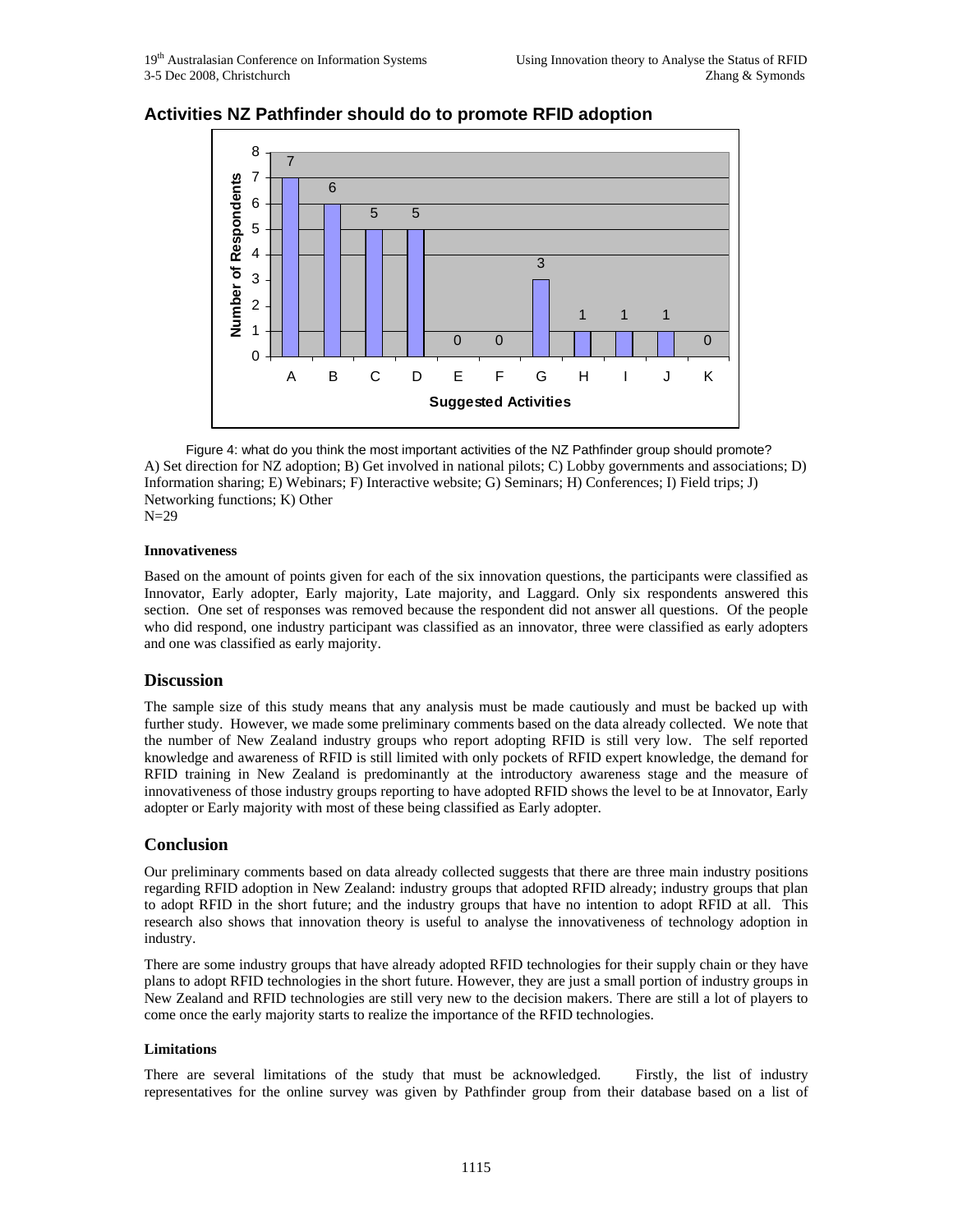industry groups provided by New Zealand Trade and Enterprise. In the selection of industry representatives, which is based on networking contacts, it is possible that they sample as biased.

Secondly, this research project was one year long and represents a very small portion of the RFID development path. It can only capture a "snapshot" of New Zealand RFID adoption. In order to monitor the process of RFID technologies improvement in New Zealand, future research is required to update the results. Therefore, future updates to this study are important and researchers may take a longitudinal approach to this research problem in the future.

#### **Implications**

The analysis of the research data was based on Moore's innovation theory. For academia, this study corroborates with many others to show that Moore's theory provides guidance for academic study of the current businesses status of technology innovations.

For industry, Moore's innovation theory has shown itself to be a useful measurement of innovativeness and a useful way to explain the technology adoption life cycle in practice. Moore's theory emphasises that the Chasm is the critical period for any kind of new technology adoption. If the industries can understand the innovation theory and apply the theory, they can gain insight into their position as well as their competitors' position in the market. They can also plan for their future based on their own technology adoption life cycle stage and therefore be more competitive. By implication, Moore's theory is a good tool for businesses to analysis themselves with the current business market, so they can plan their future.

#### **Future research**

Future research should try to classify the whole sample population for innovativeness, not just the participants that had adopted RFID as we did with our survey. This would help to verify the full measure of innovativeness and to develop the measure further so that it can be used more widely.

## **References**

- Cohen, L., Manion, L., & Morrison, K. (2000). Research Methods in Education (5th Edition). London: RoutledgeFalmer.
- Diederen, Meijl, Wolters & Bijak (2003) "Innovation Adoption in Agriculture: Innovators, Early Adopters and Laggards", Cahiers d'econie et Sociolgie Rurales, No67, pp-30-50.
- Dillman, D. A., Tortora, R. D., & Bowker, D. (1999). Principles for Constructing Web Surveys. Retrieved 14th March, 2007, from http://www.isurveys.com.au/resources/ppr.pdf
- Dover, M. (2005). Chilling signals. NZ Listener, Vol198 No 3385.
- Elmes, G. (2005). Yakka Apparel in NZ RFID first. Retrieved 1st March, 2007, from http://www.istart.co.nz/index/HM20/PC0/PVC197/EX236/CS27955
- EPCglobal. (2004). The EPCglobal Network Overview of Design, Benefits & Security [Electronic Version], P12. Retrieved 22nd April, 2008 from: http://www.gs1nz.org/documents/TheEPCglobalNetworkfromepcglobalinc\_001.pdf

EPCglobal. (2008). GS1 EPCglobal. Retrieved 19th April, 2008, from http://www.epcglobalinc.org/

Harrop, P. (2006). RFID in New Zealand and Australia. Retrieved 10th Jan, 2008, from http://www.idtechex.com/nz/

IndustrySearch. (2006). The current state of RFID in New Zealand and Australia [Electronic Version]. Retrieved 2nd March, 2007 from http://www.industrysearch.com.au/Features/The\_current\_state\_of\_RFID\_in\_New\_Zealand\_and\_Australia-680

- iStart. (2005). The Warehouse announces RFID proof-of-concept. Retrieved 2nd March, 2007, from http://www.istart.co.nz/index/HM20/PC0/PVC197/EX230/CS28146
- Kuter, U., & Yilmaz, C. (2001). Survey Methods: Questionnaires and Interviews. Retrieved 28th Oct, 2006, from http://www.otal.umd.edu/hci-rm/survey.html
- Maloni, M & DeWolf, F (2006), Understanding Radio Frequency Identification (RFID) and Its Impact on the Supply Chain, Retrieved on 23 March, 2008, from: http://pserie.psu.edu